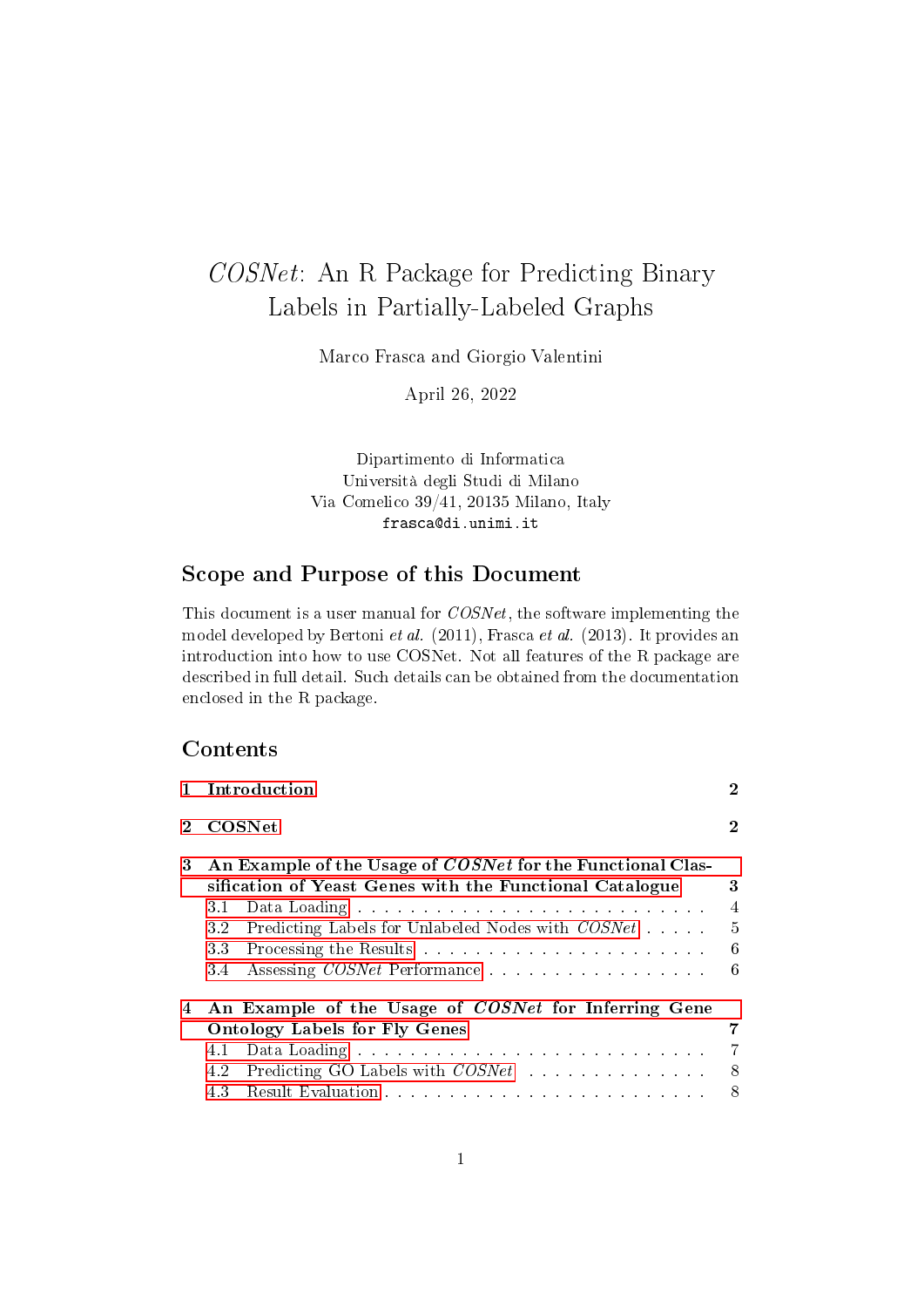|  | 5 Usage of COSNet for Predicting Therapeutical Categories                                                                                                                                                                      |  |  |  |  |  |  |
|--|--------------------------------------------------------------------------------------------------------------------------------------------------------------------------------------------------------------------------------|--|--|--|--|--|--|
|  | of Drugs                                                                                                                                                                                                                       |  |  |  |  |  |  |
|  | 5.1 Loading the data response is a constrained by the set of the set of the set of the set of the set of the set of the set of the set of the set of the set of the set of the set of the set of the set of the set of the set |  |  |  |  |  |  |
|  | 5.2 Learning the Model Parameters 10                                                                                                                                                                                           |  |  |  |  |  |  |
|  | 5.3 Running the Sub-network of Unlabeled Nodes to Infer Labels 11                                                                                                                                                              |  |  |  |  |  |  |
|  |                                                                                                                                                                                                                                |  |  |  |  |  |  |
|  | 5.5 Cross Validating <i>COSNet</i> in Predicting Drug Therapeutical                                                                                                                                                            |  |  |  |  |  |  |
|  |                                                                                                                                                                                                                                |  |  |  |  |  |  |

### <span id="page-1-0"></span>1 Introduction

This package implements the algorithm COSNet (Bertoni et al. 2011, Frasca et al. 2013 ), which has been proposed for predicting node labels in partially labeled graphs, especially when labelings are highly unbalanced. In this context, nodes represent the instances of the problem, whose labels can be positive  $(+)$  or negative  $(-)$ . Unbalanced labeling means that one class (usually the negative class) considerably outnumbers the other one. Many real world problems are characterized by few positives and much more negatives such as the gene function prediction, where genes having the most specific biomolecular functions are very few (Ashburner et al. 2000 ), or in medical diagnosys of cancer, where patients having a certain cancer (positive class) are the large minority. The instances are only partially labeled, and the aim is to extend the labeling to all the instances. In this context, imbalanceunaware algorithms may suffer high decay in performance when classifying new instances (Ling and Sheng 2007). COSNet automaticly learns from the input data the model parameters able in dealing with the label imbalance, and efficiently infers binary labels for the unlabeled instances in the graph.

Formally, the input of *COSNet* is represented by a weighted graph  $G =$  $(V, W)$ , where V is the set of nodes and  $W = (w_{ij}|_{i,j=1}^n)$  is the symmetric weight matrix with null diagonal: the weight  $w_{ij} \in [0, 1]$  denotes a similarity index of node i with respect to node j. The labeling of V in positive  $V_+$  and negative V<sub>-</sub> nodes is known only for a subset  $S \subset V$ , while is unknown for  $U = V \setminus S$ . The aim is to extend the labeling to nodes in U, that is inferring a bipartition of U in positive  $U_+$  and negative  $U_-$  instances. The labeling imbalance can be represented through a coefficient  $\epsilon = |S_+|/|S_-|$ , where  $S_+$ and S<sup>−</sup> are the sets of positive and negative examples, respectively. The labeling is considered highly unbalanced when  $\epsilon \ll 1$ .

#### <span id="page-1-1"></span>2 COSNet

 $COSNet$  is a binary classifier based on a parametric Hopfield network which embeds the partial labeling and node similarities  $W$  and predict the binary labels for the unlabeled nodes through an asynchronous dynamics, which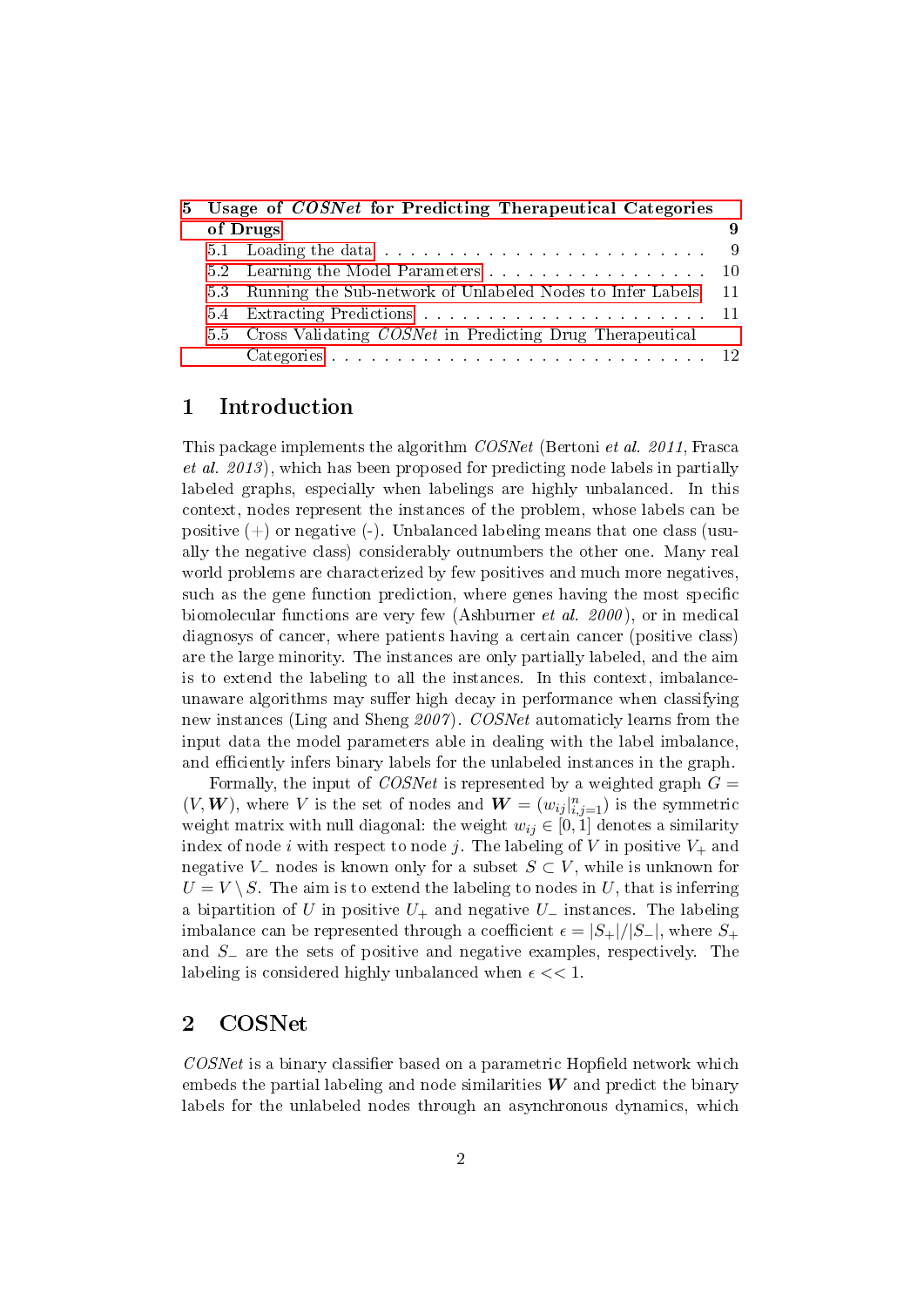updates only the unlabeled neurons. In order to deal with label imbalance, the model introduces two parameters,  $\alpha \in [0, \frac{\pi}{2}]$  $\frac{\pi}{2}$ [ and  $\gamma \in \mathbb{R}$ , determining respectively the neuron activation values  $(\sin \alpha, -\cos \alpha)$  and the neuron activation thresholds. The parameters are automatically learned by an efficient supervised procedure on the basis of the input data. The initial state for neuron  $v \in V$  is set as follows:

$$
x_v(0) = \begin{cases} \sin \alpha & \text{if } v \text{ is positive labeled} \\ -\cos \alpha & \text{if } v \text{ is negative labeled} \\ 0 & \text{if } v \text{ is unlabeled} \end{cases}
$$

For each unlabeled node i, the initial state  $x_i = 0$  is changed to  $-\cos \alpha$  or to  $\sin \alpha$  according to the following asynchronous dynamics:

$$
x_i(t) = \begin{cases} \sin \alpha & \text{if } \sum_{j=1}^{i-1} W_{ij} x_j(t) + \sum_{k=i+1}^n W_{ik} x_k(t-1) - \gamma > 0\\ -\cos \alpha & \text{if } \sum_{j=1}^{i-1} W_{ij} x_j(t) + \sum_{k=i+1}^n W_{ik} x_k(t-1) - \gamma \le 0 \end{cases}
$$

where  $n = |V|$  and t is the current time. At each time t, the state of the network is  $\mathbf{x}(t) = (x_1(t), x_2(t), \ldots, x_n(t))$ , and a Lyapunov state function named energy function is associated to the network:

$$
E(\boldsymbol{x}) = -\frac{1}{2} \sum_{\substack{i,j=1 \ j \neq i}}^n W_{ij} x_i x_j + \sum_{i=1}^n x_i \gamma
$$

The dynamics converges to an equilibrium state  $\hat{x}$  corresponding to a minimum of E (Frasca et.al 2013), which is used to infer the bipartiton  $(U_+, U_-)$ of U:  $U_+ = \{i \in U, \hat{x}_i = \sin \alpha\}$  and  $U_- = \{i \in U, \hat{x}_i = -\cos \alpha\}$ . Furthermore, COSNet can been adopted as ranker by assigning to each neuron a score related to its internal energy at equilibrium. More precisely, the score assigned to neuron  $i \in U$  is the following:

<span id="page-2-1"></span>
$$
s(i) = \sum_{j \neq i} (W_{ij}\hat{x}_j - \gamma)
$$
 (1)

# <span id="page-2-0"></span>3 An Example of the Usage of *COSNet* for the Functional Classification of Yeast Genes with the Functional Catalogue

In this section we apply *COSNet* to predict the functions of yeast proteins. We adopt a binary protein-protein interactions data set of 2338 yeast proteins from the STRING data base (von Mering et al. 2002), contained in the R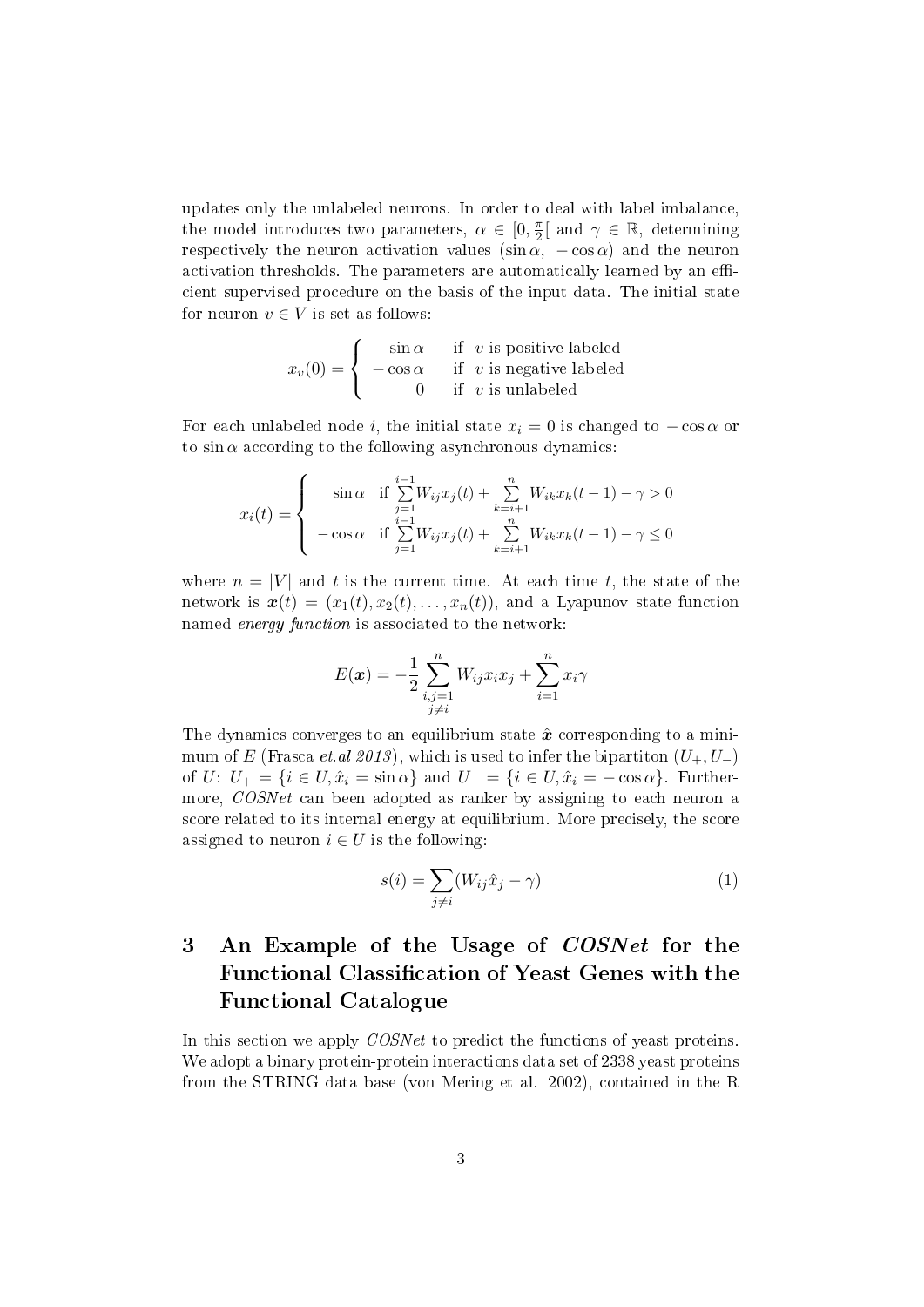package *bionet data*<sup>[1](#page-3-1)</sup> and the corresponding Functional Catalogue (FunCat) annotations.

#### <span id="page-3-0"></span>3.1 Data Loading

First, let us load the library and check the data:

```
> library(COSNet);
COSNet: Cost-Sensitive algorithm for binary classification in graphs.
> library(bionetdata)
> data(Yeast.STRING.data)
> dim(Yeast.STRING.data)
[1] 2338 2338
> rownames(Yeast.STRING.data)[1:10]
 [1] "YJR121W" "YAL009W" "YGR165W" "YLR298C" "YOL052C" "YOL051W" "YPR083W"
 [8] "YOR110W" "YGR032W" "YML015C"
```
The named squared matrix *Yeast.STRING.data* contains 1 in position  $(i, j)$ if the corresponding proteins interact, 0 otherwise. In the same package, in order to define the binary labels, we load the annotations of 176 FunCat classes for the proteins included in Yeast.STRING.data. Annotations refer the funcat-2.1 scheme, and funcat-2.1 data 20070316 data, available from the MIPS web site<sup>[2](#page-3-2)</sup>.

```
> data(Yeast.STRING.FunCat)
> dim(Yeast.STRING.FunCat)
[1] 2338 177
> rownames(Yeast.STRING.FunCat)[1:10]
 [1] "YJR121W" "YAL009W" "YGR165W" "YLR298C" "YOL052C" "YOL051W" "YPR083W"
 [8] "YOR110W" "YGR032W" "YML015C"
> colnames(Yeast.STRING.FunCat)[1:10]
 [1] "00" "01" "01.01" "01.01.03" "01.01.06"
 [6] "01.01.06.05" "01.01.09" "01.02" "01.03" "01.03.01"
  ^{1}The package can be downloaded at http://cran.r-
```
<span id="page-3-1"></span>project.org/web/packages/bionetdata/index.html.

<span id="page-3-2"></span> $^{2}$ http://mips.gsf.de/projects/funcat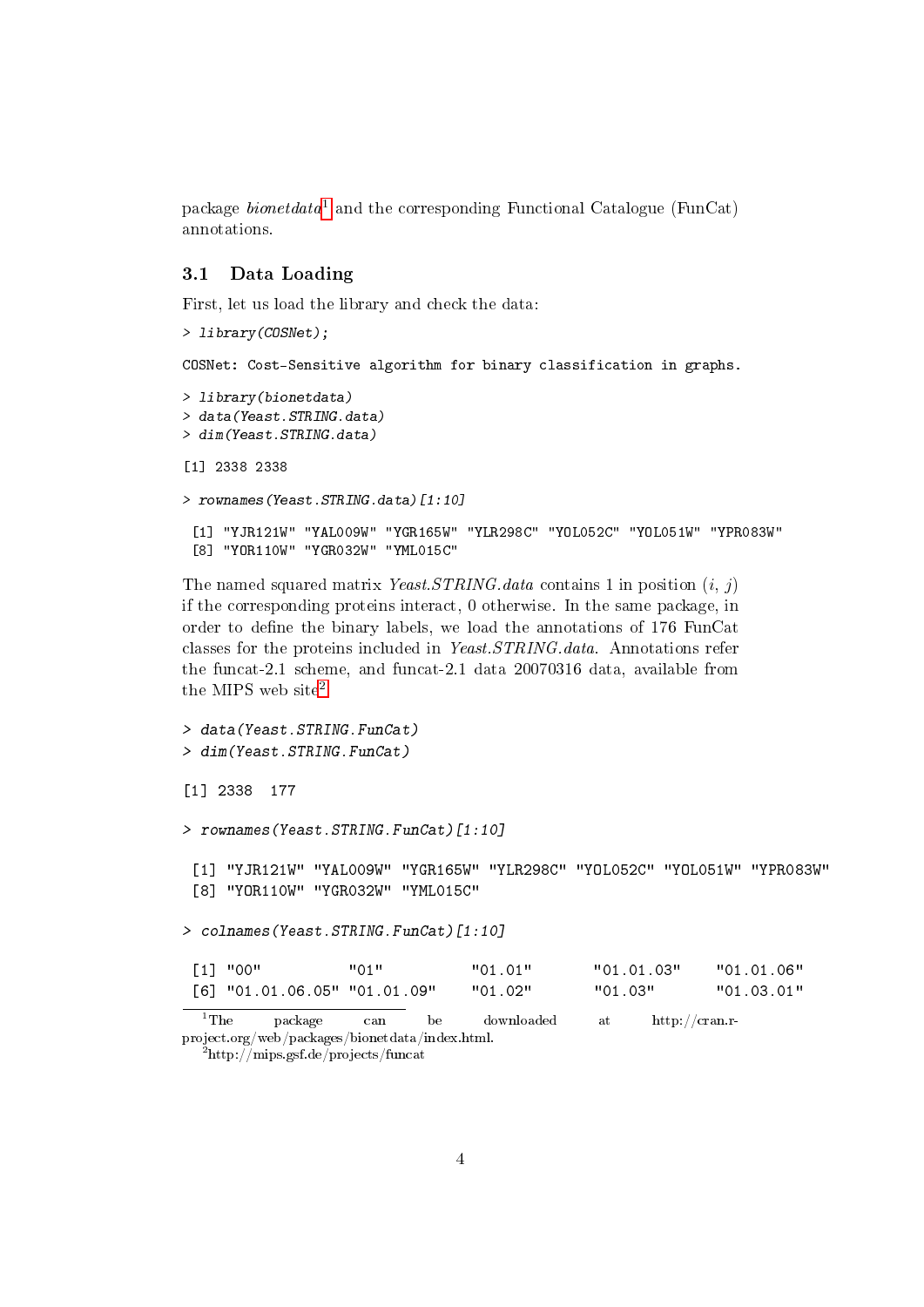The number of columns is 177 because the authors added a dummy class "00". Even in this case, Yeast.  $STRING.FunCat$  is a binary matrix whose  $i, j-th$  component is 1 if protein i is annotated with class j, 0 otherwise. Note that the row names of both Yeast.STRING.FunCat and Yeast.STRING.data are identical. We first exclude the dummy class, that is useful only when hierarchical computations are performed, and then we select some classes and, since  $COSNet$  needs  $\{1, -1\}$ -labels, we change each 0-component of Yeast.STRING.FunCat to -1.

```
> ## excluding the dummy "00" root
> to.be.excl <- which(colnames(Yeast.STRING.FunCat) == "00")
> Yeast.STRING.FunCat <- Yeast.STRING.FunCat[, -to.be.excl]
> ## choosing the first 35 classes
> labeling <- Yeast.STRING.FunCat[, 1:35]
> ## number of positive labels
> colSums(labeling)
```

| 01          | 01.01    | 01.01.03 |                      | 01.01.06 01.01.06.05             | 01.01.09 |
|-------------|----------|----------|----------------------|----------------------------------|----------|
| 859         | 170      | 32       | 45                   | 27                               | 56       |
| 01.02       | 01.03    |          | 01.03.01 01.03.01.03 | 01.03.04                         | 01.03.16 |
| 49          | 161      | 50       | 26                   | 38                               | 57       |
| 01.03.16.01 | 01.04    | 01.05    |                      | 01.05.02 01.05.02.04 01.05.02.07 |          |
| 36          | 239      | 277      | 56                   | 26                               | 54       |
| 01.05.03    | 01.05.25 | 01.06    |                      | 01.06.02 01.06.02.01             | 01.06.06 |
| 35          | 78       | 122      | 33                   | 25                               | 21       |
| 01.07       | 01.07.01 | 01.20    | 02                   | 02.01                            | 02.07    |
| 119         | 87       | 39       | 196                  | 27                               | 23       |
| 02.10       | 02.11    | 02.13    | 02.13.03             | 02.19                            |          |
| 24          | 24       | 65       | 34                   | 35                               |          |

> Yeast.STRING.FunCat[Yeast.STRING.FunCat == 0] <- -1

#### <span id="page-4-0"></span>3.2 Predicting Labels for Unlabeled Nodes with COSNet

Now we predict the node labels through a 5-fold cross validation procedure implemented by the function cosnet.cross.validation provided by the COSNet package. This procedure at each time hides the labels in a fold and predicts them with COSNet.

> out <- cosnet.cross.validation(labeling, Yeast.STRING.data, 5, cost=0)

Note that the cost parameter of COSNet is set to 0: this means that the unregularized version is adopted. Now we test the regularized version of COSNet on the same data:

> out.r <- cosnet.cross.validation(labeling, Yeast.STRING.data, 5, cost=0.0001)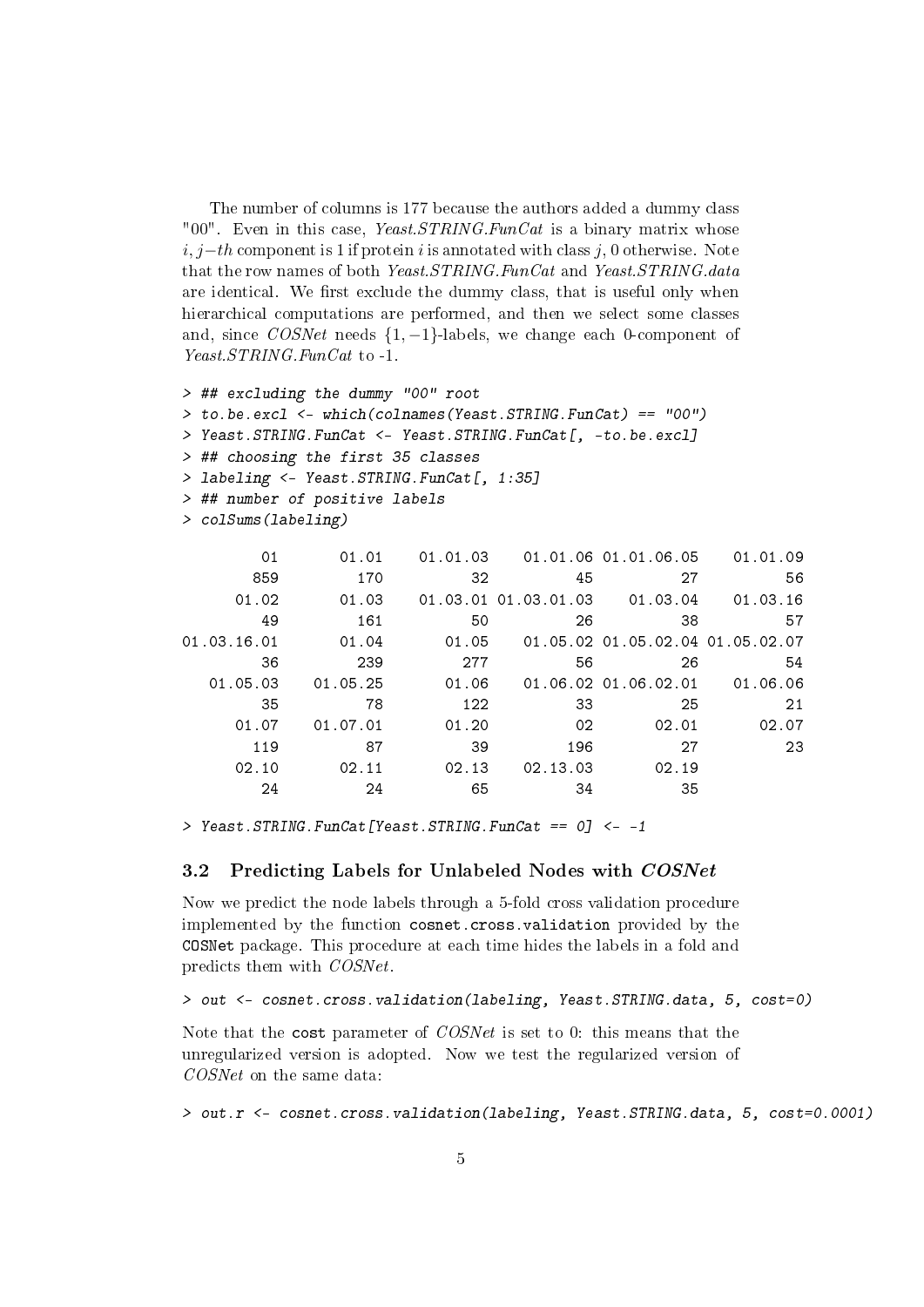#### <span id="page-5-0"></span>3.3 Processing the Results

The output of the cosnet.cross.validation function is a list whose fields are: "labels", named matrix containing the input labels; "predictions", named matrix containing the binary predictions; "scores", named matrix containing the predicted scores according to Eq. [\(1\)](#page-2-1).

```
> predictions <- out$predictions
> scores <- out$scores;
> labels <- out$labels;
> predictions.r <- out.r$predictions
> scores.r <- out.r$scores;
> labels.r <- out.r$labels;
```
#### <span id="page-5-1"></span>3.4 Assessing COSNet Performance

We now evaluate the performance of COSNet in terms of F-score, Area under the ROC Curve (AUC) and in terms of Precision at  $x$  Recall level (PxR). We use the R package *PerfMeas*, which provides functions to compute the performance measures we need:

```
> library(PerfMeas);
> ## computing F-score
> Fs <- F.measure.single.over.classes(labels, predictions);
> ## Average F-score
> Fs$average[4]
        F
0.3387624
> Fs.r <- F.measure.single.over.classes(labels.r, predictions.r);
> # Average F-score for the regularized version of COSNet
> Fs.r$average[4]
        F
0.3705084
> ## Computing AUC
> labels [labels \leq 0] \leq 0;
> labels.r[labels.r \leq 0] \leq 0;
> auc <- AUC.single.over.classes(labels, scores);
> ## AUC averaged across classes
> auc$average
[1] 0.7254831
```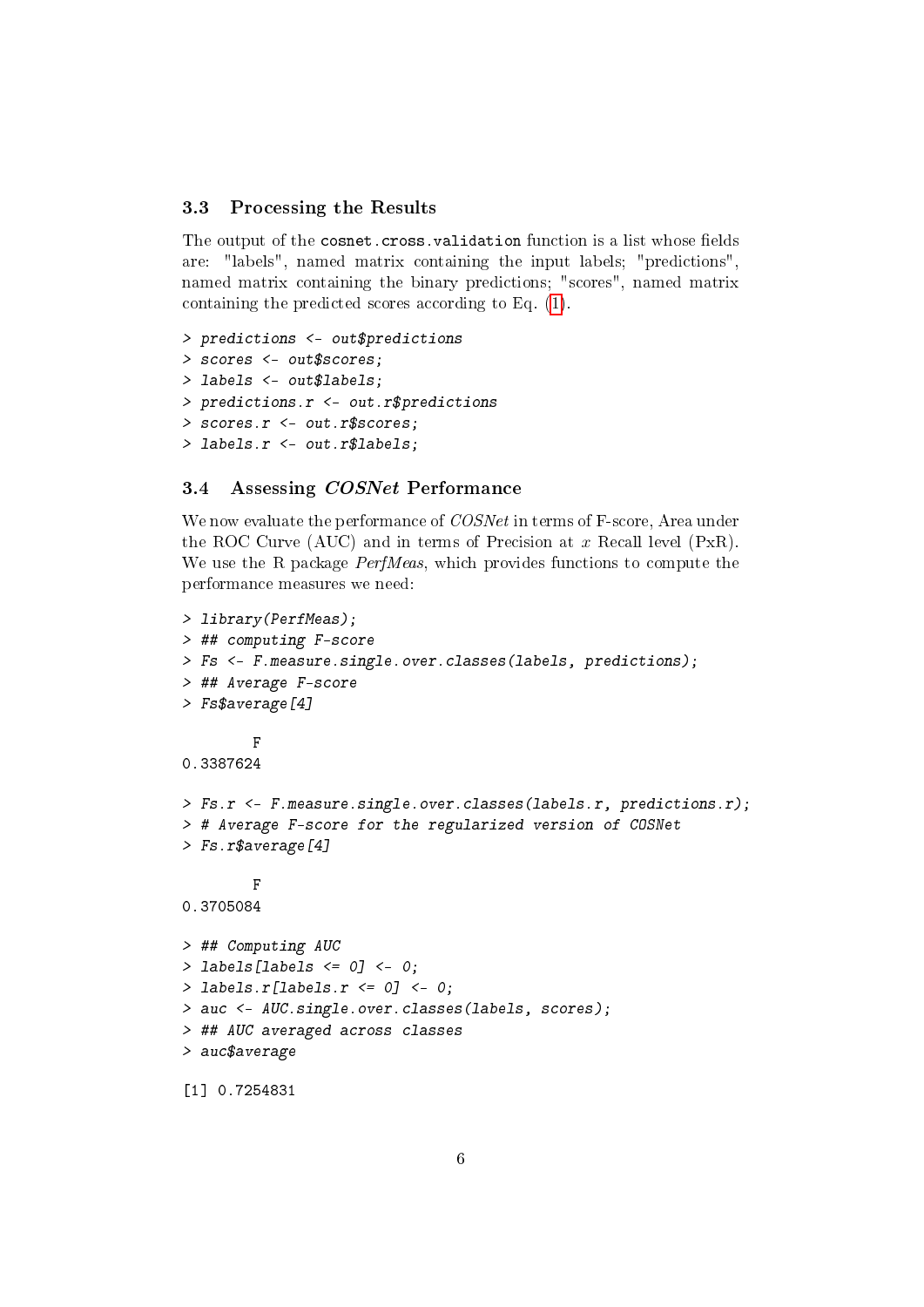```
> auc.r <- AUC.single.over.classes(labels.r, scores.r);
> ## AUC averaged across classes for the regularized version of COSNet
> auc.r$average
[1] 0.7249304
> ## Computing precision at different recall levels
> PXR <- precision.at.multiple.recall.level.over.classes(labels,
+ scores, seq(from=0.1, to=1, by=0.1);
> ## average PxR
> PXR$avgPXR
      0.1 0.2 0.3 0.4 0.5 0.6 0.7
0.59857919 0.46905084 0.40013733 0.30114156 0.18932414 0.11779555 0.07377163
      0.8 0.9 1
0.05945590 0.05223168 0.04196718
> PXR.r <- precision.at.multiple.recall.level.over.classes(labels.r,
+ scores.r, seq(from=0.1, to=1, by=0.1));
> ## average PxR for the regularized version of COSNet
> PXR.r$avgPXR
      0.1 0.2 0.3 0.4 0.5 0.6 0.7
0.57153000 0.48063652 0.42567135 0.33497740 0.22106425 0.13554773 0.07423403
      0.8 0.9 1
0.06081335 0.05209624 0.04185674
```
# <span id="page-6-0"></span>4 An Example of the Usage of *COSNet* for Inferring Gene Ontology Labels for Fly Genes

In this section we show an application of COSNet in predicting the Gene Ontology (GO)(Ashburner et al. 2000 ) labels for 9361 Drosophila melanogaster genes. The input similarity matrix is obtained by integrating several types of data, including co-expression, genetic interactions, protein ontologies and physical interactions. The Gene Ontology annotations (release 15-5-13) with 3-300 annotated genes have been considered. Both data and annotations can be downloaded at http://frasca.di.unimi.it/cosnetdata/.

#### <span id="page-6-1"></span>4.1 Data Loading

```
> ## reading similarity network W
> W < -+ as.matrix(read.table(file=paste(sep="", "http://frasca.di.unimi.it/",
  "cosnetdata/u.sum.fly.txt"), sep=" "))
```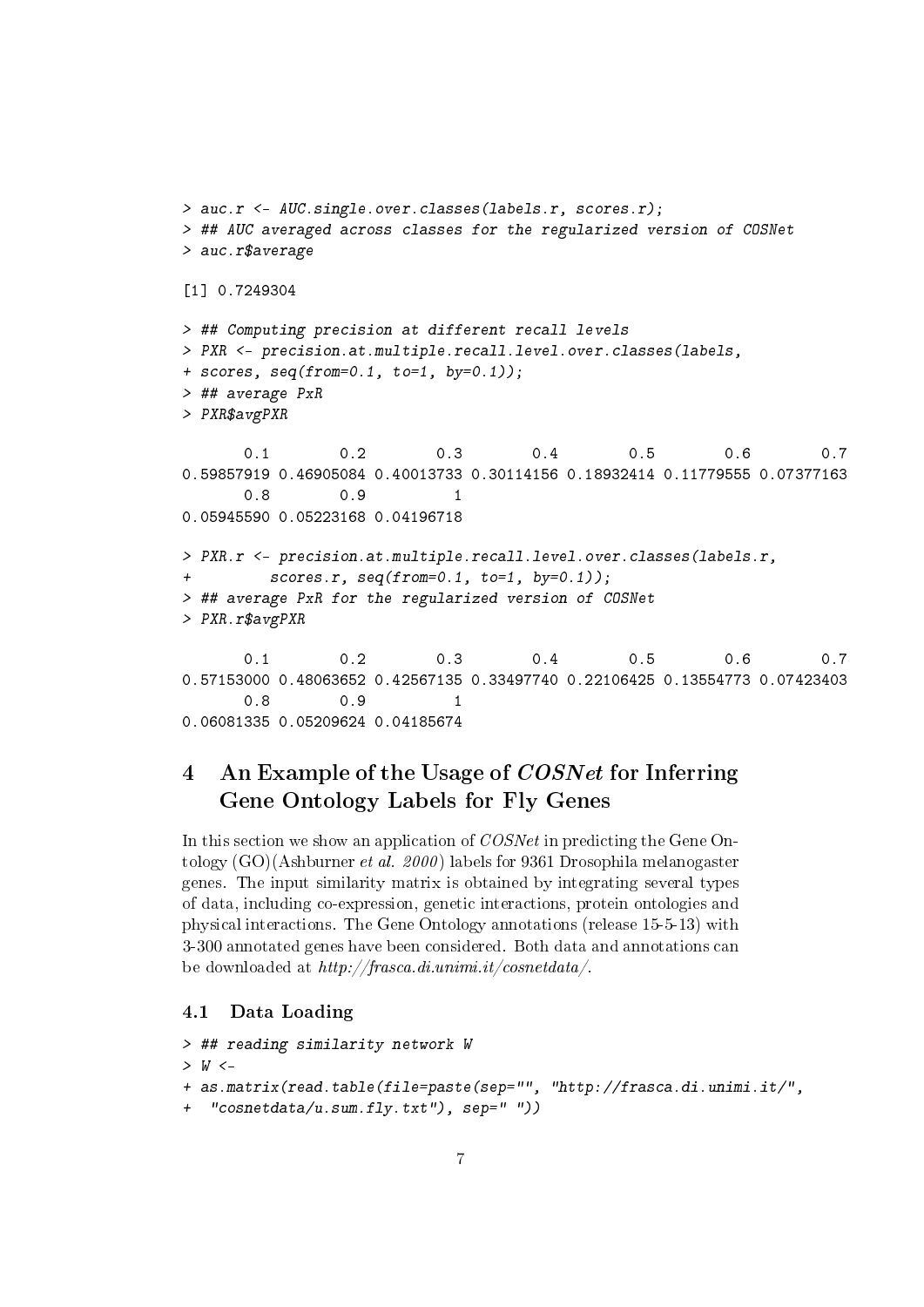```
> ## reading GO annotations
> GO.ann.sel <-
+ as.matrix(read.table(file=paste(sep="", "http://frasca.di.unimi.it/",
+ "cosnetdata/GO.ann.fly.15.5.13.3_300.txt"), sep = " ",))
> GO.classes <- colnames(GO.ann.sel)
> ## changing "." to ":"
> GO.classes <- unlist(lapply(GO.classes, function(x){
+ substr(x, 3, 3) <- ":"; return(x)}))
> colnames(GO.ann.sel) <- GO.classes;
```
#### <span id="page-7-0"></span>4.2 Predicting GO Labels with COSNet

Now we determine a random partition in 3 folds of the input data, hide the labels of the genes in one of these folds (test set), and use the labels in the other 2 folds as training set for COSNet.

```
> n < -nrow(W);> ## selecting some classes to be predicted
> classes <- c("GO:0009605", "GO:0022414", "GO:0032504",
+ "GO:0002376", "GO:0009888", "GO:0065003");
> labels <- GO.ann.sel[, classes]
> ## for COSNet negative labels must be -1
> labels[labels \leq 0] \leq -1;
> ## Determining a random partition for the class GO:0009605 in 3 folds
> ## ensuring that each fold has a similar proportion of positives
> folds <- find.division.strat(labels[, 1], 1:n, 3)
> ## hiding the labels of the test set (the fold of index 1)
> labels[folds[[1]], ] <- 0;
> ## predicting the hidden labels for each class with COSNet
> res <- apply(labels, 2, function(x, W, cost){
+ return(COSNet(W, x, cost))},
+ W = W, cost = 0.0001;
```
#### <span id="page-7-1"></span>4.3 Result Evaluation

The function COSNet returns a list with five members, including binary predictions, ranking scores, and learned parameters. We now show how to compute, for instance, the AUC and the P10R achieved for the first GO term. Moreover, we show the value learned for the model parameters.

```
> library(PerfMeas);
> ## last predicted term
> term.ind <-6;
> scores <- res[[term.ind]]$scores;
> test.genes <- names(scores);
```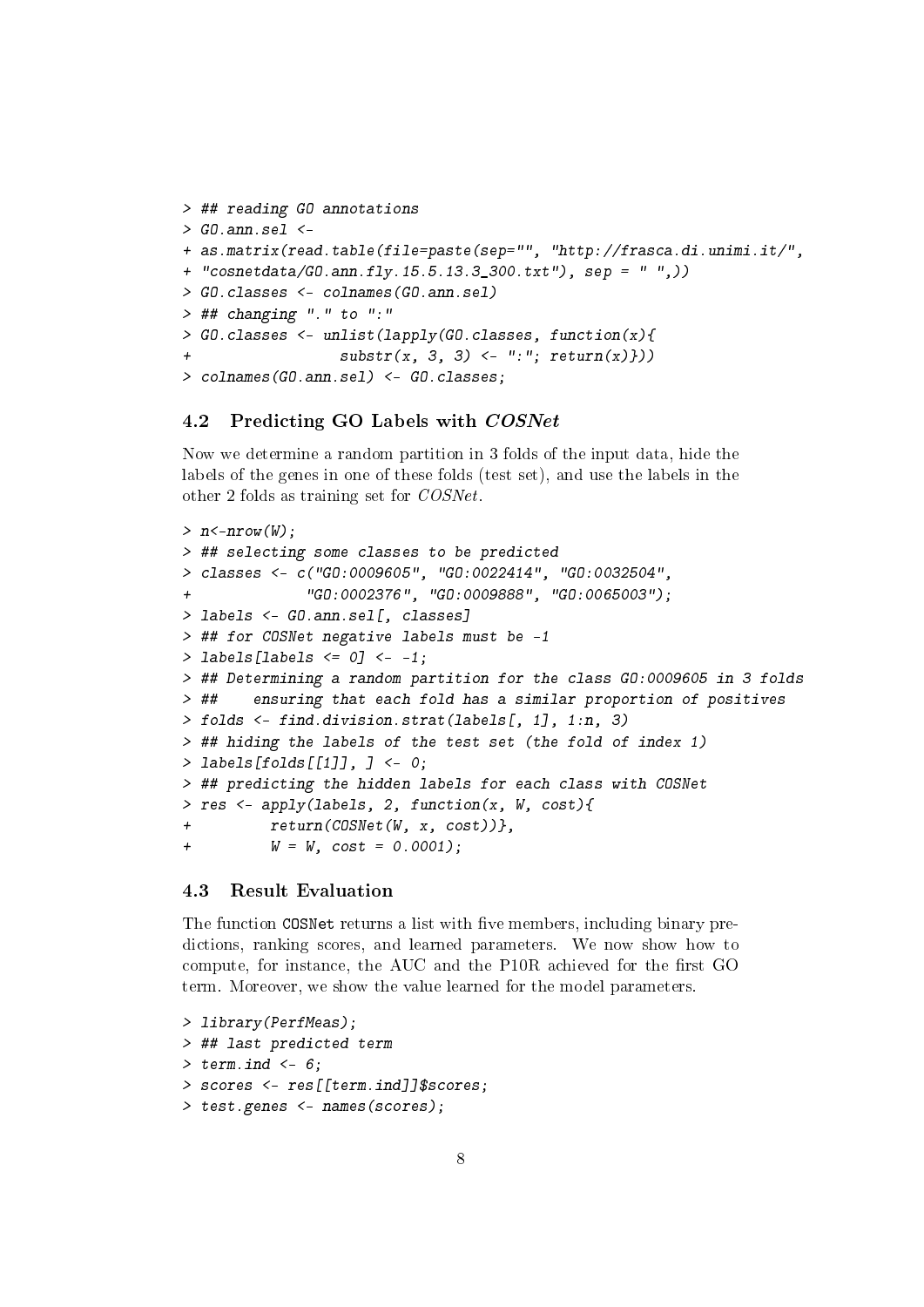```
> test.labels <- as.vector(GO.ann.sel[test.genes, term.ind]);
> pos.labels <- sum(test.labels > 0)
> pos.labels
[1] 87
> alpha <- res[[term.ind]]$alpha
> gamma <- res[[term.ind]]$c
> alpha
[1] 1.478839
> gamma
[1] -8.155956e-17
> AUC <- AUC.single(scores, test.labels)
> AUC
[1] 0.7586775
> P10R <- precision.at.recall.level(scores, test.labels,
+ rec.level = 0.1)
> P10R
[1] 0.3333333
```
# <span id="page-8-0"></span>5 Usage of COSNet for Predicting Therapeutical Categories of Drugs

This section shows an application of COSNet in predicting drugs categories from DrugBank for 1253 DrugBank drugs. The drug similarity matrix and the corresponding labels are available in the R package bionetdata, and contain respectively the Tanimoto chemical structure similarity scores among the considered drugs and the  $0/1$  labels for 45 drug categories, where in postition  $i, j$ -th we have the value 1 whether the drug i is associated with the drug category  $j$ , 0 otherwise.

#### <span id="page-8-1"></span>5.1 Loading the data

```
> library(bionetdata);
> ## similarity matrix DD.chem.data
> data(DD.chem.data);
> ## label matrix DrugBank.Cat
> data(DrugBank.Cat);
```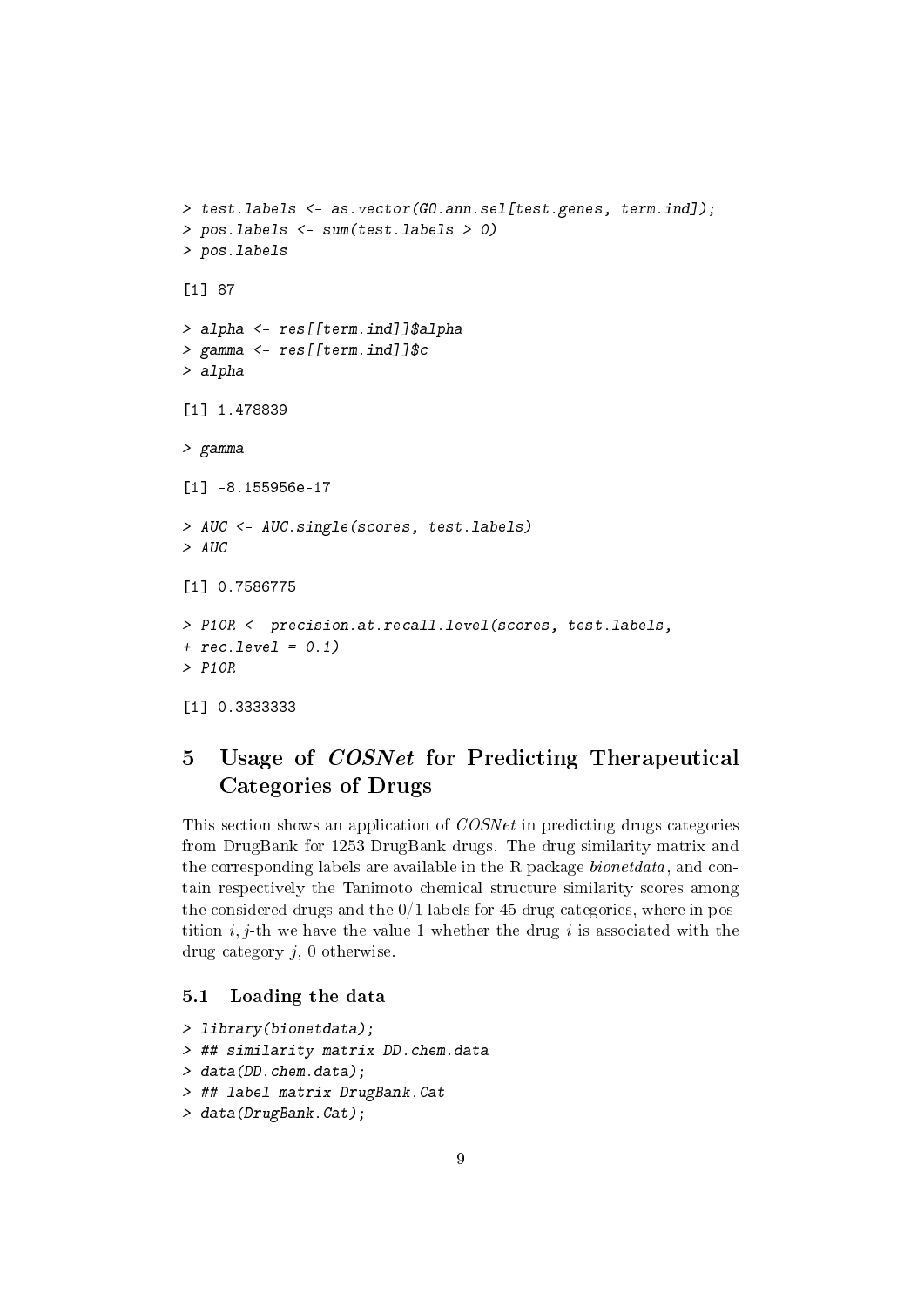#### <span id="page-9-0"></span>5.2 Learning the Model Parameters

We show now how to learn the COSNet parameters using the package function optimizep. Fixed one drug category, first of all, we determine a random stratified partition of the data using the function find.division.strat provided by the COSNet package, and then hide the labels of one fold and use the other folds as training set.

```
> n <- nrow(DD.chem.data);
> drugs <- rownames(DD.chem.data);
> drug.category <- c("Cephalosporins");
> labels <- as.vector(DrugBank.Cat[, drug.category]);
> names(labels) <- rownames(DrugBank.Cat);
> ## Determining a random partition in 5 folds ensuring that each
> ## fold has a similar proportion of positives
> folds <- find.division.strat(labels, 1:n, 5)
> labels [labels \leq 0] \leq -1;
> ## hiding the test labels (the fold of index 1)
> test.drugs <- folds[[1]];
> training.drugs <- setdiff(1:n, test.drugs);
> labels[test.drugs] <- 0;
```
Now we need to project the training nodes into a bidimensional space, step necessary for the learning procedure (Frasca *et al. 2013*), and we can do it using the package function generate\_points, which returns a list with two fields: pos vect, the named vector of abscissae of projected points and neg vect, the named vector of ordinates of projected points. Then we can call the function optimizep to learn the parameters of the model.

```
> points <- generate_points(DD.chem.data, test.drugs, labels);
> str(points)
```

```
List of 2
 $ pos_vect: num [1:1253, 1] 6.93 7.43 4.39 6.38 1.6 ...
  ..- attr(*, "dimnames")=List of 2
  .. ..$ : chr [1:1253] "DB00115" "DB00116" "DB00117" "DB00118" ...
  .. ..$ : NULL
 $ neg_vect: num [1:1253, 1] 210 246 190 188 106 ...
  ..- attr(*, "dimnames")=List of 2
  .. ..$ : chr [1:1253] "DB00115" "DB00116" "DB00117" "DB00118" ...
  .. ..$ : NULL
> opt_parameters <- optimizep(points$pos_vect[training.drugs],
                  points$neg_vect[training.drugs], labels[training.drugs]);
```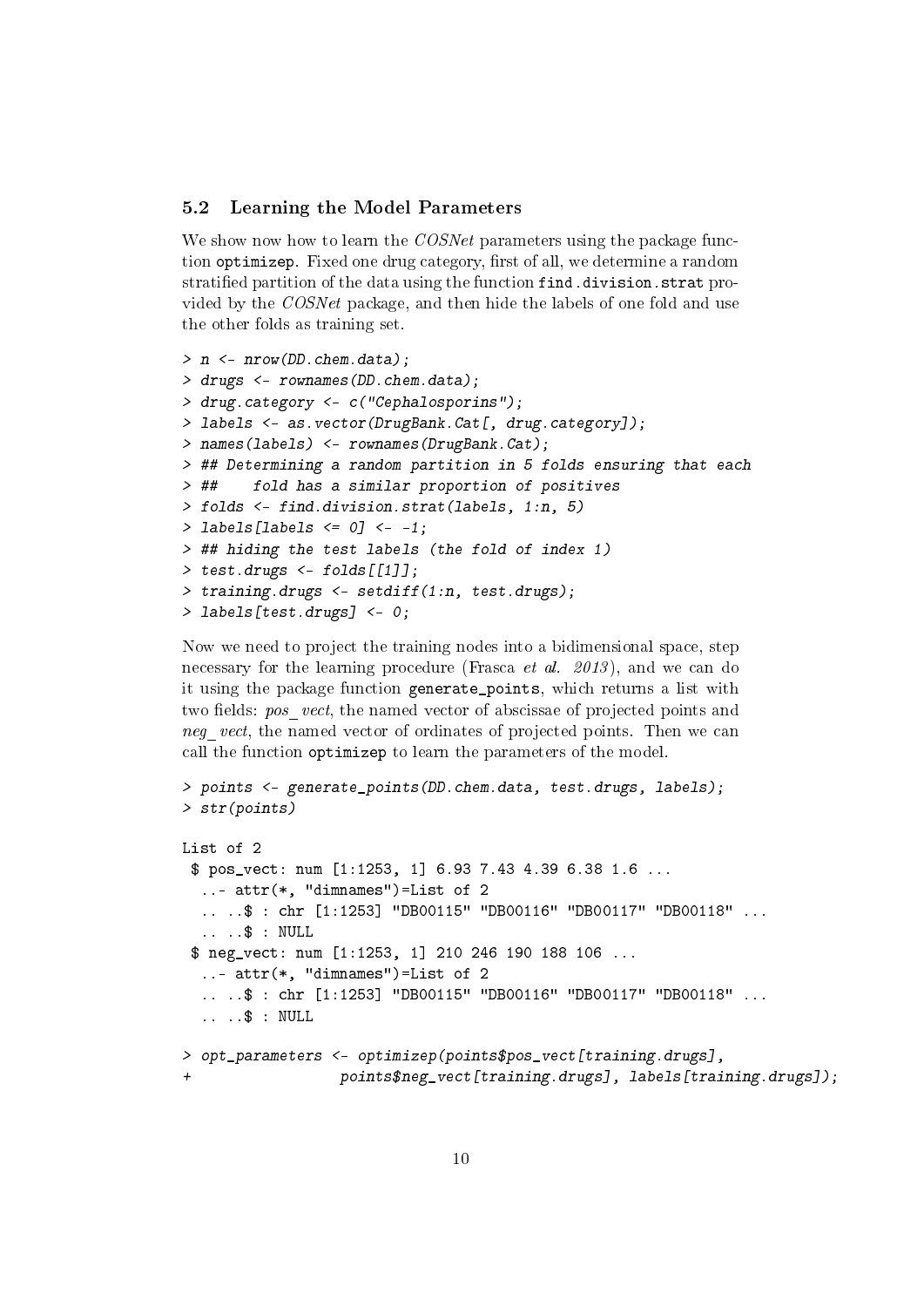#### <span id="page-10-0"></span>5.3 Running the Sub-network of Unlabeled Nodes to Infer Labels

We now extend the learned parameters to the sub-network of unlabeled nodes and run it with the package function runSubnet.

```
> ## alpha parameter
> alpha <- opt_parameters$alpha;
> ## gamma parameter
> gamma <- opt_parameters$c;
> ## optimal F-score achieved during learning phase
> ## procedure (see Frasca et al. 2013)
> Fscore <- opt_parameters$Fscore;
> res <- runSubnet(DD.chem.data, labels, alpha, gamma, cost=0.035);
```
#### <span id="page-10-1"></span>5.4 Extracting Predictions

The output of the runSubnet function is a list with three fields: "state" which is a named vector containing the binary predictions; "scores", named vector containing the scores described in Eq.  $(1)$ ; "iter", integer representing the network iterations needed to reach the fixed state. By means of this vectors, we can now compute the prediction performance.

```
> library(PerfMeas)
> str(res)
List of 3
 $ state : Named num [1:251] -1 -1 -1 -1 -1 -1 -1 -1 -1 -1 ...
  ..- attr(*, "names")= chr [1:251] "DB00116" "DB00120" "DB00127" "DB00141" ...
 $ scores: Named num [1:251] -7.07 -13.05 -6.61 -9.13 -8.95 ...
  ..- attr(*, "names")= chr [1:251] "DB00116" "DB00120" "DB00127" "DB00141" ...
 $ iter : num 2
> res$iter
\lceil 1 \rceil 2
> labels <- as.vector(DrugBank.Cat[, drug.category]);
> names(labels) <- rownames(DrugBank.Cat);
> test.names <- names(res$scores);
> AUC <- AUC.single(res$scores, labels[test.names]);
> AUC;
\begin{bmatrix} 1 \\ 1 \end{bmatrix} 1
> P10R <- precision.at.recall.level(res$scores,
+ labels[test.names], rec.level=0.1);
> P10R;
```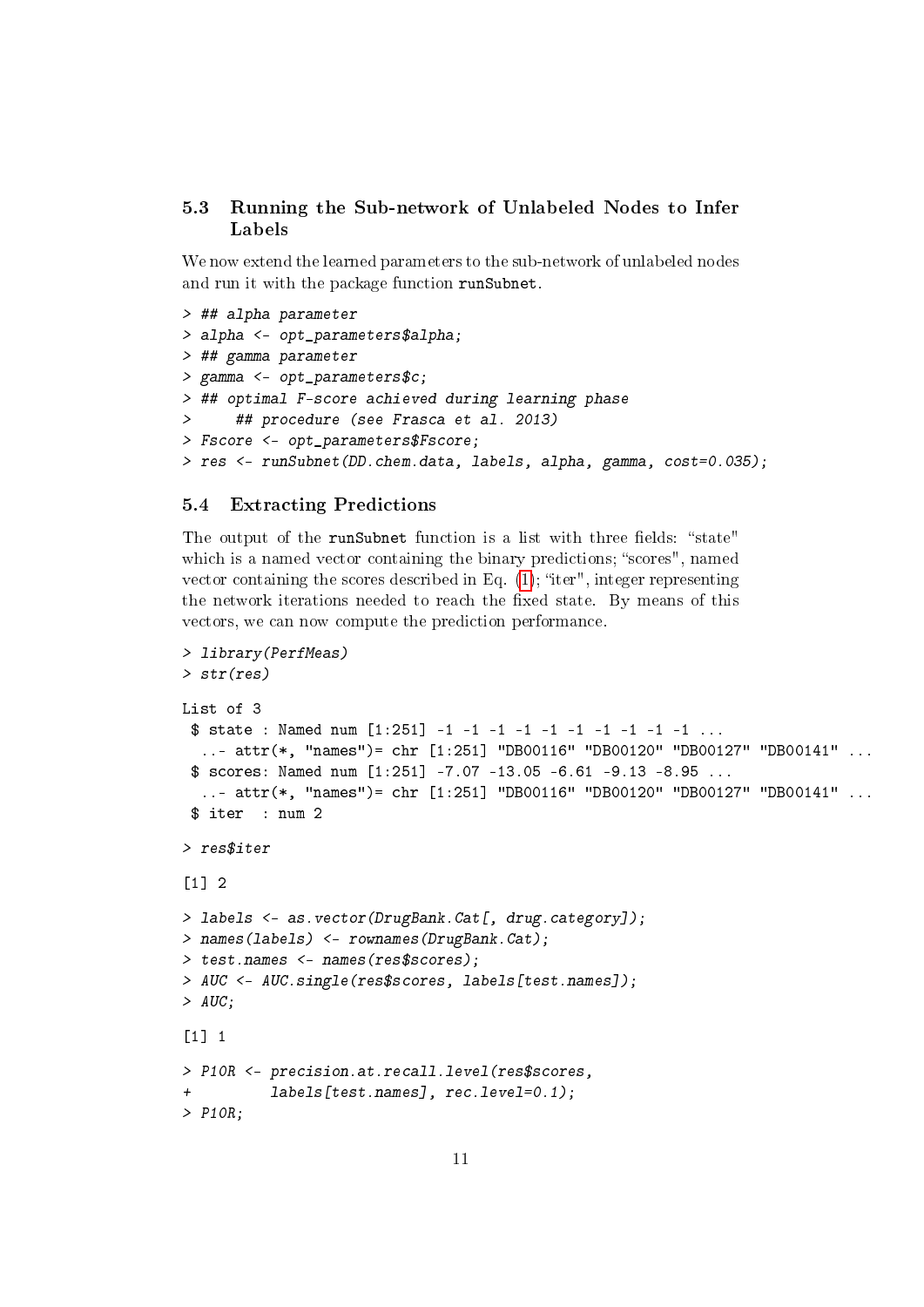```
\begin{bmatrix} 1 \\ 1 \end{bmatrix} 1
> Fs <- F.measure.single(res$state, labels[test.names]);
> Fs
   P R S F A Pos.
   1 1 1 1 1 6
```
#### <span id="page-11-0"></span>5.5 Cross Validating COSNet in Predicting Drug Therapeutical Categories

```
> library(bionetdata);
> data(DD.chem.data);
> data(DrugBank.Cat);
> labels <- DrugBank.Cat;
> labels[labels \leq 0] \leq -1;
> out <- cosnet.cross.validation(labels, DD.chem.data,
+ 5, cost=0.035);
> Fs <- F.measure.single.over.classes(labels, out$predictions);
> Fs$average[4];
       F
0.3800479
> labels[labels <= 0] <- 0;
> auc <- AUC.single.over.classes(labels, out$scores);
> auc$average
[1] 0.8193372
> PXR <- precision.at.multiple.recall.level.over.classes(labels,
+ out$scores, seq(from=0.1, to=1, by=0.1));
> PXR$avgPXR
      0.1 0.2 0.3 0.4 0.5 0.6 0.7
0.66043527 0.59437352 0.49628288 0.41346757 0.33714177 0.24412217 0.18854115
      0.8 0.9 1
0.15918283 0.11317512 0.05667567
```
### References

Bertoni, A., Frasca, M., Valentini, G. (2011). COSNet: A Cost Sensitive Neural Network for Semi-supervised Learning in Graphs. ECML/PKDD  $(1)$  6911, 219-234.